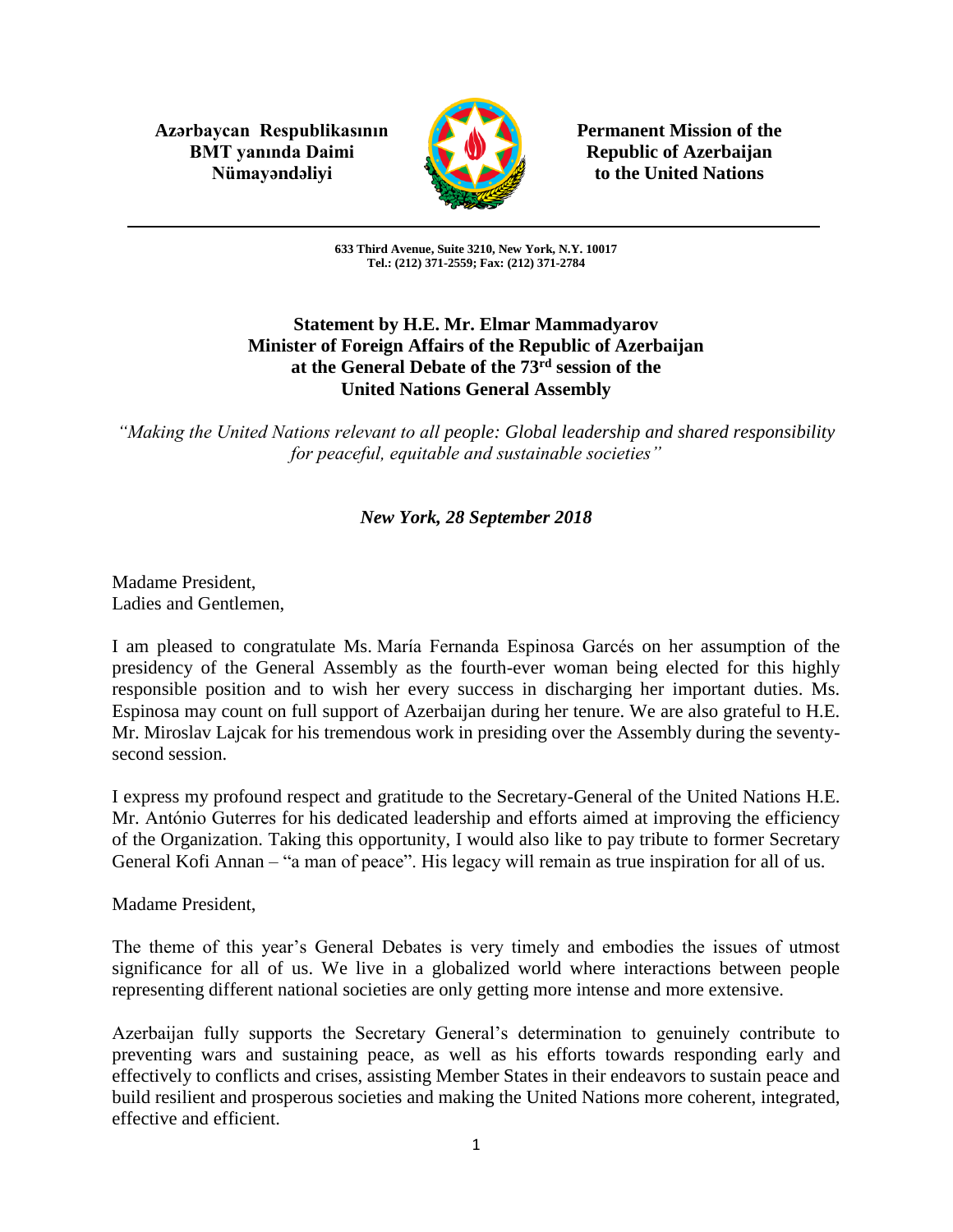As we embark upon a path of implementing the 2030 Agenda for Sustainable Development, we need to regularly test ourselves to identify the extent to which we are delivering on our commitments. Coordinated efforts and shared responsibilities among states backed by adequate resources are essential to secure sustainable future and ensure that no one is left behind.

Azerbaijan has adapted its national development strategy taking into account the SDGs, and continues to implement large-scale programs on improving good governance, sustainable growth, strengthening the rule of law, ensuring respect for human rights, providing facilitated access to public services, and promoting inclusive societies.

We continue to consistently undertake efforts aimed at promoting the living conditions of our citizens. The level of poverty in the country equals to 5.4 percent, while the unemployment rate is at the level of 5 percent. Davos World Economic Forum ranks Azerbaijan number 35 with respect to competitiveness. Among the developing countries Azerbaijan is number three with respect to inclusive development index.

Azerbaijan contributes to regional development efforts through promoting connectivity. It plays an important role in bringing together continents, creating a platform for mutually beneficial cooperation. East-West transportation corridor was inaugurated in October 2017. It is a transportation corridor which saves at least two weeks of time for transporting goods from Asia to Europe and vice versa. Other important projects are South-North and South-West corridors, which, as a result of our efforts together with neighboring countries, become reality. Azerbaijan invests largely on these corridors and is an active participant of both initiatives. The first phase of the construction of Baku International Sea Trade Port Complex was put into operation in May 2018. The handling capacity of the port will be 15 million tons of cargo per year with opportunity to increase it up to 25 million tons.

Azerbaijan also initiated transnational broadband project, namely Trans-Eurasian Information Super Highway (TASIM), which aims to build a trans-national fiber-optic line between Hong Kong and Frankfurt. It will be the shortest line connecting East and West in the era of competition where every single second is important.

Today, Azerbaijan offers its own development model to the world, backed by internal stability, civil unity and solidarity in society, and an environment of peace and tolerance among the different peoples and religions living together in a liberal, sustainable and dynamic economy.

Inspired by its achievements in economic development, successful social policy, rich human capital and traditional values of multiculturalism, Azerbaijan decided to nominate its capital – the city of Baku – for hosting the World EXPO2025. Our theme – "Developing human capital, building a better future" – is of universal concern and has a particular significance for Azerbaijan. It is also fully aligned with the international development agenda, in particular, the UN Agenda for Sustainable Development.

The whole region of Eastern Europe, Caucasus and Caspian has never hosted World Expos. In that sense, World EXPO 2025 Baku shall be truly universal in terms of expansion of its traditional geography and vivid example that through historically short time period of 27 years of independence the countries like Azerbaijan can achieve remarkable results for applying to the huge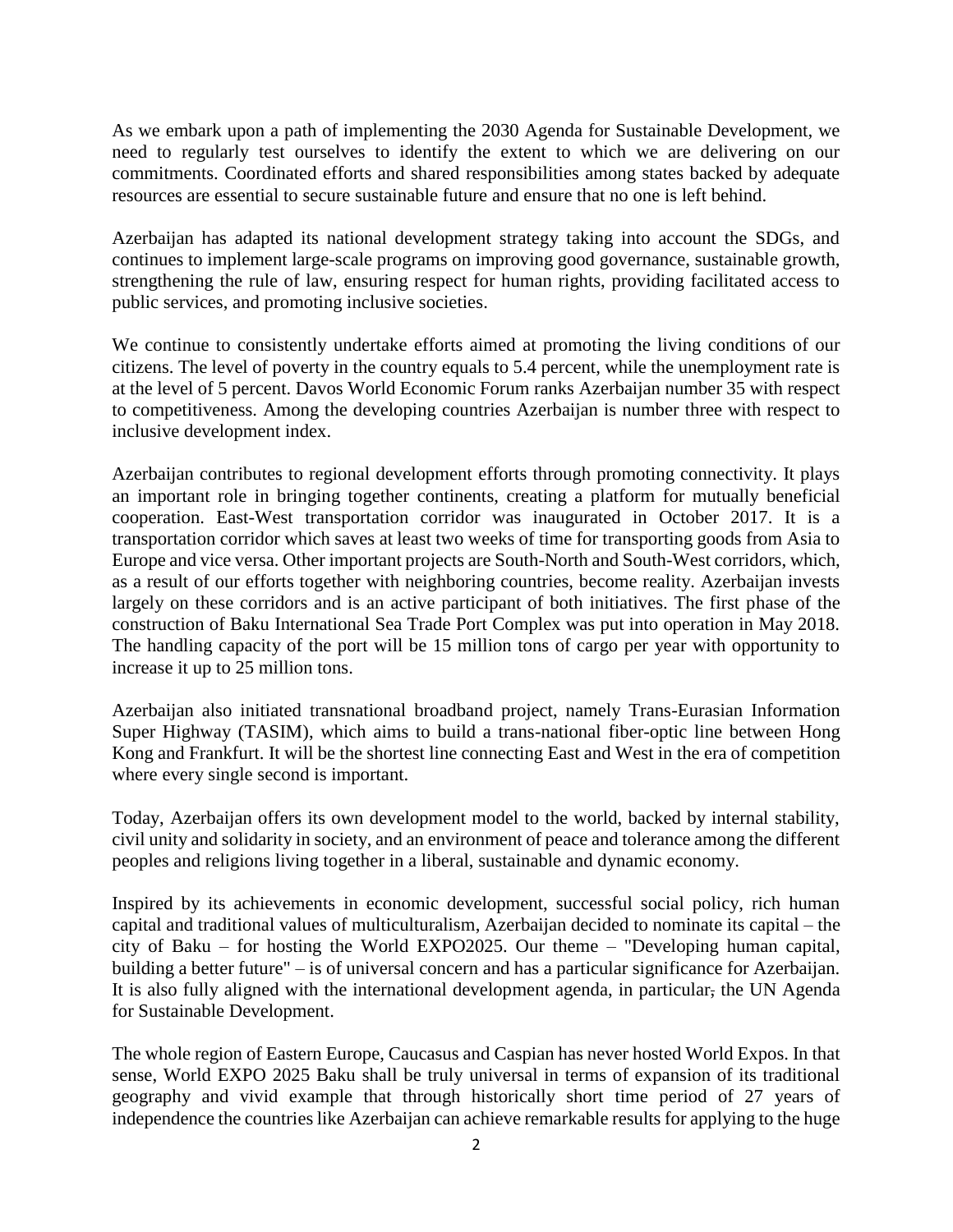events like World Expo. Availing myself of this opportunity, I kindly ask the Member States of the Bureau of International Exhibitions to vote for Baku at the elections to be held in Paris late in November this year.

Sustainable economic growth has enabled Azerbaijan not only to focus on its national development strategy, but also to actively support the international development efforts. Azerbaijan has rendered international humanitarian and development assistance to a number of countries through the Heydar Aliyev Foundation and Azerbaijan International Development Agency (AIDA) under the Ministry of Foreign Affairs. Particular attention has been paid to addressing the needs of the developing and least developed countries, as well as those recovering from natural disasters. Madame President,

As this year we are celebrating the  $70<sup>th</sup>$  anniversary of the UN Human Rights Declaration, we wish to reaffirm our commitment to strengthening democracy and protecting human rights as top priorities of the Republic of Azerbaijan. The Government implements large-scale programs to create necessary conditions for all the citizens of Azerbaijan to fully enjoy all human rights and fundamental freedoms.

Education is a top priority in our domestic policy, because a well-established educated society is one of the guarantees of successful and sustainable development. The right to health is fully ensured in the country. Every year more than 5 million people – half of the country's population – have their medical check-ups totally financed from the State budget. Azerbaijan has been the first country in the Muslim world granting women the right to vote as early as in 1918. Azerbaijan strives to ensure gender equality and empower women in public and social life. Since we live in a digital age, it is worth noting that currently about 80 percent of the country's population have unimpeded access to internet, which has become the most favored and practical vehicle for information, media communication and free flow of ideas and thoughts.

Combating corruption lies at the heart of SDG implementation in Azerbaijan. Application of innovative approaches and technological innovations has enabled Azerbaijan to register significant progress in curbing corruption at the public sector. Earlier this year, the UN Human Rights Council has unanimously adopted a resolution on "Promoting human rights and SDGs through transparent, accountable and efficient public services delivery" initiated by Azerbaijan which aimed to promote the concept of ASAN public service delivery brand of Azerbaijan. Earlier in May, Azerbaijan has successfully presented its periodic report in the framework of the third cycle of the Universal Periodic Review. We remain committed to enhanced dialogue and interaction with other UN human rights mechanisms on the basis of mutual respect and understanding.

Azerbaijan is one of the world's recognized centers of multiculturalism. All ethnic and religious groups live in Azerbaijan in peace and harmony. We have hosted numerous international events aimed at strengthening intercultural dialogue. Being a member of both the Organization of Islamic Cooperation and the Council of Europe, Azerbaijan launched the Baku Process in 2008, the main goal of which is to strengthen dialogue, partnership and cooperation between the Muslim world and Europe.

Implemented under the patronage of Azerbaijani leadership, the Baku Process provides large-scale platform for the exchange of knowledge on interreligious and intercultural dialogue. In his most recent report on the promotion of a culture of peace, interreligious and intercultural dialogue the Secretary General specifically mentioned the important role of the Baku Process in advocating for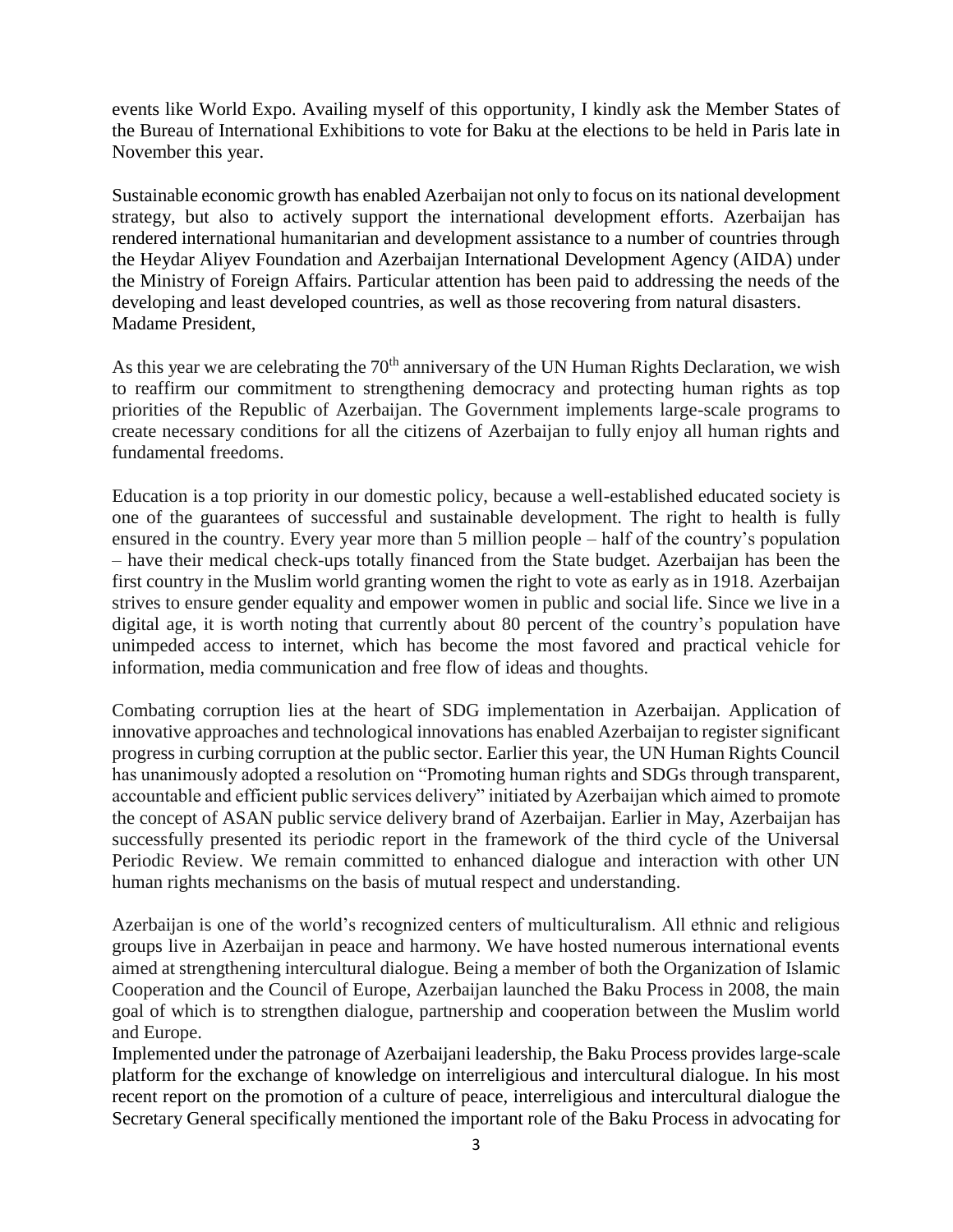dialogue among cultures. This year marks the  $10<sup>th</sup>$  anniversary of the Baku Process, and a series of events will be organized on this occasion, including the high-level  $6<sup>th</sup>$  Humanitarian Forum on 25-26 October 2018 in Baku.

Madame President,

From this podium, I am pleased to announce that Azerbaijan is going to take over the chairmanship of the Non-Aligned Movement next year. Throughout its history the Non-Alignment Movement has played a fundamental role in strengthening international peace and security by promoting adherence to the Bandung Principles.

The chairmanship of Azerbaijan will provide another impetus for advancing the founding principles of the Movement, the 65<sup>th</sup> anniversary of which will be celebrated in 2020.

Madame President,

Unresolved armed conflicts, existing and emerging security challenges and related humanitarian crises threaten to reverse much of the development progress. The ongoing armed conflict between Armenia and Azerbaijan still represents a major threat to international and regional peace and security. The conflict has resulted in the occupation of one fifth of the territory of Azerbaijan and has made approximately one out of every nine persons in the country an internally displaced or refugee.

Since the very first day of the conflict, combat operations have been conducted exclusively inside the territory of Azerbaijan, almost in the middle of the country, affecting its civilian population and infrastructure.

In its resolutions of 822 (1993), 853 (1993), 874 (1993) and 884 (1993), the UN Security Council acknowledged the fact that military force was used against Azerbaijan; that such actions are unlawful and in contradiction with the purposes and principles of UN Charter; and that they constitute an obvious violation of the sovereignty and territorial integrity of Azerbaijan. The numerous decisions and documents adopted by other authoritative international organizations have been framed along the same lines. However, the key Security Council demands, including in the first place the withdrawal of the Armenian forces from the occupied territories of Azerbaijan, have not been implemented yet. On the contrary, the policy and practice of Armenia clearly testify to its intention to secure the annexation of Azerbaijani territories that it has captured through military force and in which it has carried out ethnic cleansing on a massive scale.

Initially, after changes in the government of Armenia, there were some expectations that the new leadership will uphold democratic values and the norms and principles of international law, including the relevant resolutions and decisions of international organizations, particularly those adopted by the United Nations Security Council. Unfortunately, so far no progress has been observed in that regard.

Contrary to his earlier statements, the Prime Minister of Armenia now does not shy away even from overtly attempting to regard the Nagorno-Karabakh region of Azerbaijan as part of Armenia. Such an annexationist claim does not only constitute utter disrespect for the norms and principles of international law and the resolutions adopted by the Security Council, but even undermines the